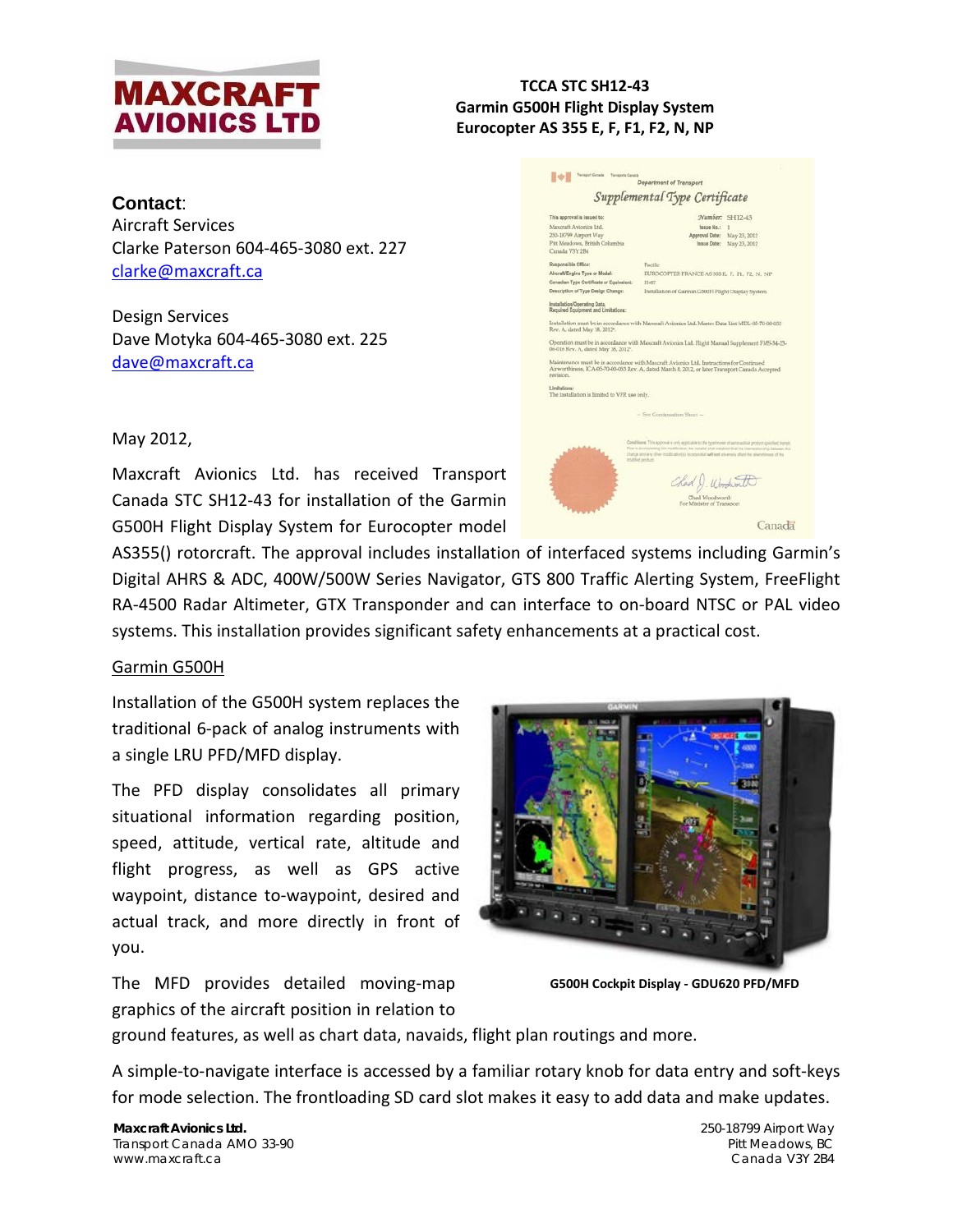

#### **TCCA STC SH12-43 Garmin G500H Flight Display System Eurocopter AS 355 E, F, F1, F2, N, NP**

#### Garmin's 400W/500W Navigator

The GNS 400W and 500W Series units combine the best features of a moving-map multi-function display with take-off to touchdown navigation.

GPS400W/500W units come with built-in WAAS navigation capabilities. Approved to fly LPV "glideslope" approaches without



**Garmin 400W Series Navigator**

reference to ground-based navaids. Featuring an advanced 15-channel receiver capable of five position updates per second, GPS 400W meets the FAA's stringent TSO C146a standards for WAAS "sole means" navigation — providing vertical and lateral approach guidance into thousands of U.S. airports previously inaccessible in IFR conditions.

Garmin Navigators seamlessly integrate built-in terrain and navigation databases, providing a clear, concise picture of where you are and where you're heading. Huge Jeppesen® database, updated with front-loading data cards, contains location reference for all airports, VORs, NDBs, Intersections, Flight Service Stations, published approaches, SIDs/STARs, Special Use Airspace and geopolitical boundaries. A detailed basemap clearly shows airports, cities, highways, railroads, rivers, lakes, coastlines and more. Using information from the built-in terrain and U.S. obstacles databases, the Garmin Navigator displays colour coding to graphically alert you when proximity conflicts loom ahead.



**GTS800 Traffic Pop-Up**

Garmin GTS800 Traffic Alerting System

When flying in busy airspace, converging in sometimes less-than-ideal visibility conditions – pilots need every possible advantage to "see and avoid" traffic conflicts. Alertness and vigilance are essential. But for enhanced safety, nothing beats having an extra set of "electronic eyes" to help detect and display the position of any transponder- equipped aircraft approaching on a potential collision course.

The GTS800 provide performance suited to light helicopters, 40 watts of transmit power, a +/- 10,000 foot vertical separation maximum, and a typical active interrogation range of 12 nm in the forward direction. Passive surveillance is provided with available 1090 MHz extended squitter ADS-B "In" capability.

**Maxcraft Avionics Ltd.** Transport Canada AMO 33-90 www.maxcraft.ca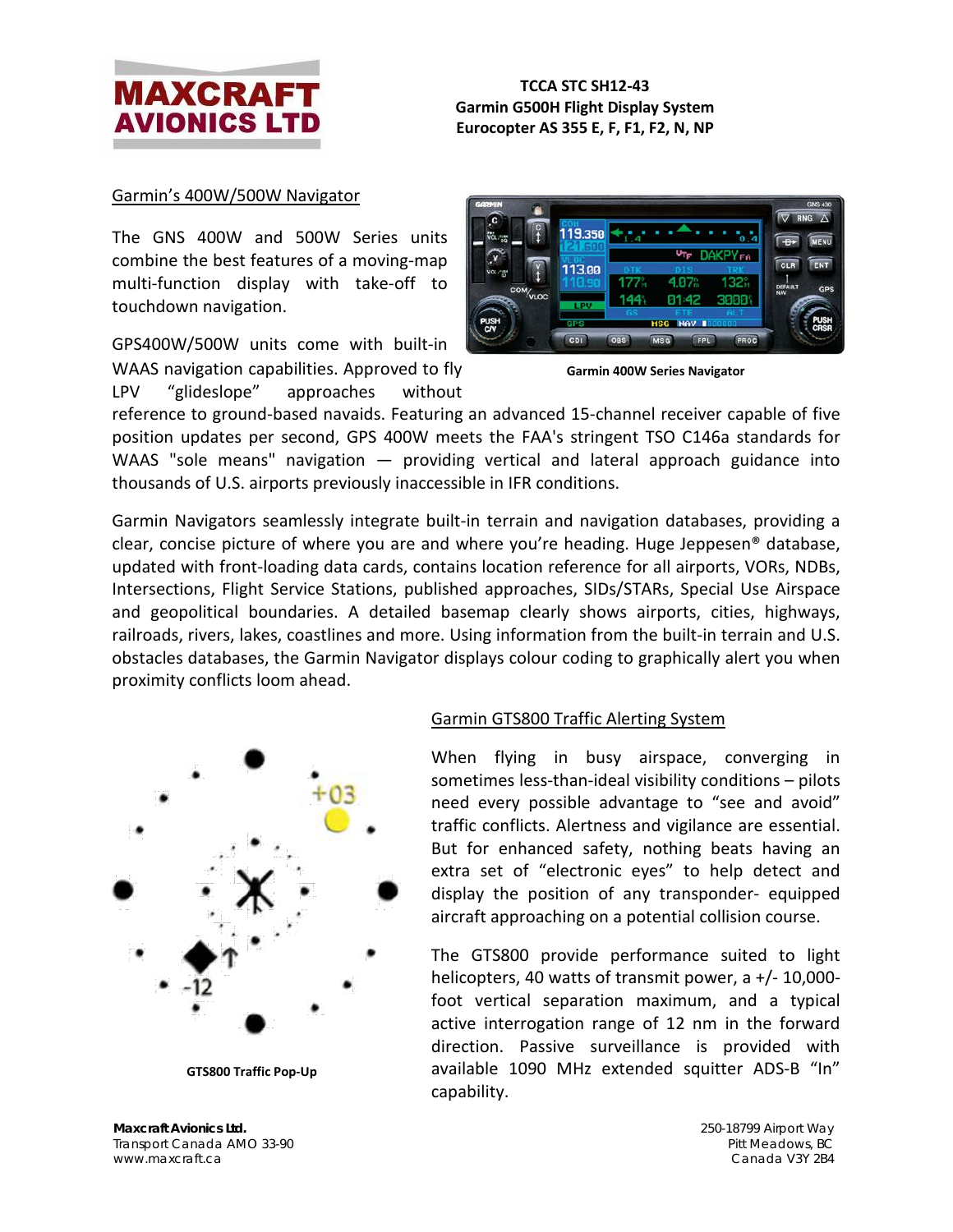

**TCCA STC SH12-43 Garmin G500H Flight Display System Eurocopter AS 355 E, F, F1, F2, N, NP**

#### FreeFlight RADAR Altimeter

The RA-4500 Radar Altimeter with its ARINC 429 output is coupled with the G500 PFD systems. Proven and precise, the RA-4500 improves situational awareness for a broad range of rotary wing operations where accuracy is needed from 2000 feet down to ground level.

Consisting of a remote unit and dual antennas for increased accuracy, the RA-4500 radar altimeter system is designed to be lightweight, easy to install, and flexible in aircraft placement.



**FreeFlight RA-4500 Radar Altimeter System**

# Garmin SL40 VHF COM

Installation of the SL40 provides a second lightweight 760 channel VHF-Com transceiver (118.000 – 136.976 MHz), active & standby frequencies, frequency memory and recall functions,



**Garmin SL40 VHF-Com Transceiver**

automatic display intensity, back-lit buttons, stuck mic time-out, and TX status indicator.

#### Reliable Instrument Lighting

Replacement of the OEM's original fibre-optic instrument panel lighting system (including lightbox

and panel light diffusers) with UMA instrument wedges and purpose built lighting modules for the AS355 engine instruments provides uniform, reliable and useful instrument lighting.



**Replacement Bezel Lighting**

**Maxcraft Avionics Ltd.** Transport Canada AMO 33-90 www.maxcraft.ca

250-18799 Airport Way Pitt Meadows, BC Canada V3Y 2B4